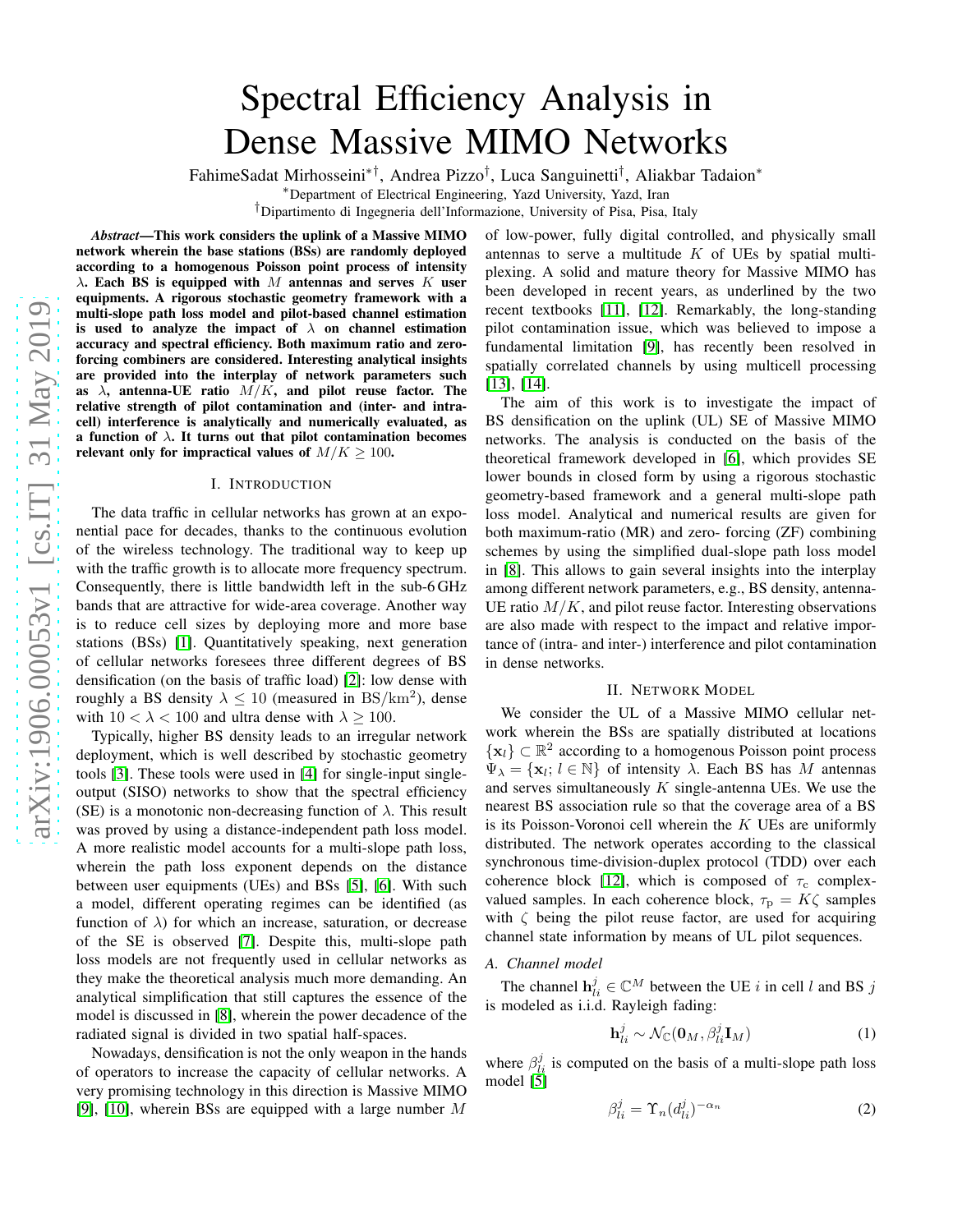

<span id="page-1-1"></span>Fig. 1. Multi-slope path loss [dB] for the parameters listed in Table [I.](#page-1-0)

<span id="page-1-0"></span>TABLE I TWO-SLOPE PATH LOSS MODEL.  $R_n$   $\qquad \qquad$   $\Upsilon_n$   $\qquad \qquad$   $\alpha_n$  $R_1 = 100$  |  $\Upsilon_1 = 8.3e - 04, \Upsilon_2 = 5.2481$  |  $\alpha_1 = 2.1, \alpha_2 = 4$ 

where  $d_{li}^j \in [R_{n-1}, R_n)$ , for  $n = 1, ..., N$  denotes the distance of UE i in cell l from BS j,  $0 \le \alpha_1 \le \cdots \le \alpha_N$  are the power decay factors,  $0 = R_0 < \cdots < R_N = \infty$  denote the distances at which a change in the power decadence occurs, whereas  $\Upsilon_{n+1} = \Upsilon_n R_n^{\alpha_{n+1}-\alpha_n}$  for  $n = 1, ..., N-1$  are chosen for continuity purposes of the model with  $\Upsilon_1$  being a design parameter. Clearly, setting  $N = 1$  yields the widely used single-slope path loss model, i.e.,  $\beta_{li}^j = \Upsilon_1(d_{li}^j)^{-\alpha_1}$ .

Although the subsequent analysis is valid for any path loss model, we follow [\[1\]](#page-4-0), [\[5\]](#page-4-4), [\[8\]](#page-4-7) and use the dual-slope model, i.e.,  $N = 2$ , illustrated in Fig. [1,](#page-1-1) with parameters reported in Table [I.](#page-1-0) Particularly, we choose  $R_1 = 100 \text{ m}^1$  $R_1 = 100 \text{ m}^1$  $R_1 = 100 \text{ m}^1$  and assume  $\alpha_1$  = 2.1 and  $\alpha_2$  = 4. The coefficient  $\Upsilon_2$  ensures the continuity between the two regions. As discussed in [\[1\]](#page-4-0), [\[5\]](#page-4-4), [\[8\]](#page-4-7), this model can be seen as a simplified version of the ITU-R UMi model [\[15\]](#page-4-14).

### *B. Pilot allocation and power control*

We assume that a pilot book  $\{\Phi \in \mathbb{C}^{\tau_p \times \tau_p}\}\$  of  $\tau_p$  orthonormal UL pilot sequences  $\{\phi_{li}\}_{i=1}^K$  is used for channel estimation in each cell  $l \in \Psi_{\lambda}$ . To avoid cumbersome pilot coordination as the network densifies, we assume that in each coherence block the BS  $l$  picks uniformly at random a subset of K different sequences from  $\Phi$  and distributes them among its served UEs [\[16\]](#page-4-15). Since  $\tau_p = \zeta K$ , we have that the reuse factor is  $\zeta = \tau_p/K > 1$ . In other words, there are on average  $\mathbb{E}\{\Psi_{\lambda}\}/\zeta$  cells that share the same pilot subset. This is modeled in each cell through a Bernoulli stochastic variable  $a_{l'l} \sim \mathcal{B}(1/\zeta)$  for  $l' \neq l$  and  $a_{ll} = 1$ . Following [\[16\]](#page-4-15), we assume that each UE uses a statistical channel inversion power-control policy such that

<span id="page-1-5"></span>
$$
p_{li} = \rho/\beta_{li}^l \tag{3}
$$

<span id="page-1-2"></span><sup>1</sup>Typical values for ITU-R UMi model range from 20 to 200 m [\[1\]](#page-4-0).



<span id="page-1-3"></span>Fig. 2. Behavior of  $\mu_1$  and  $\mu_2$  as a function of  $\lambda$  [BS/km<sup>2</sup>] for the path loss model in Table [I.](#page-1-0)

where  $\rho$  is a design parameter. This ensures a uniform signalto-noise ratio SNR<sub>0</sub> =  $\rho/\sigma^2$  across the network [\[16\]](#page-4-15).

## III. NETWORK ANALYSIS

The aim is to analyze the channel estimation accuracy and SE of the investigated Massive MIMO network as the BS density  $\lambda$  increases. The impact and relative importance of pilot contamination, induced by the so-called coherent interference [\[12\]](#page-4-11), is also investigated. The analysis is conducted for the "typical UE", which is statistically representative for any other UE in the network [\[17\]](#page-4-16). Without loss of generality, we assume that the "typical UE" has an arbitrary index  $k$  and is connected to an arbitrary BS  $j$ .

#### *A. Preliminaries*

For later convenience, let us define the average coefficients  $\mu_{\kappa}$  with  $\kappa = 1, 2$  as in [\(4\)](#page-2-0) where we use [\[6\]](#page-4-5)

$$
c_n(\kappa) = -\frac{R_n^{2-\kappa\alpha_n}}{\kappa\alpha_n - 2} \sum_{i=n+1}^N \left(\frac{\Upsilon_i}{\Upsilon_n}\right)^{\kappa} \frac{R_{i-1}^{2-\kappa\alpha_i} - R_i^{2-\kappa\alpha_i}}{\kappa\alpha_i - 2}.
$$
 (5)

Both are needed for the analysis of channel estimation accuracy and SE. If a single-slope model with generic path loss coefficient  $\alpha$  is adopted,  $\mu_1$  and  $\mu_2$  become

$$
\mu_1 = \frac{2}{\alpha - 2} \tag{6}
$$

$$
\mu_2 = \frac{1}{\alpha - 1} \tag{7}
$$

and are thus independent of the BS density  $\lambda$ . For the dual-slope model in Table [I,](#page-1-0) the behavior of  $\mu_1$  and  $\mu_2$  as a function of  $\lambda$  is illustrated in Fig. [2.](#page-1-3) As seen, both coefficients are monotonic non-decreasing functions of  $\lambda$  and take values in the following intervals:

<span id="page-1-4"></span>
$$
\frac{2}{\alpha_2 - 2} \le \mu_1 \le \frac{2}{\alpha_1 - 2} \tag{8}
$$

$$
\frac{1}{\alpha_2 - 1} \le \mu_2 \le \frac{1}{\alpha_1 - 1} \tag{9}
$$

with  $\mu_2$  being much smaller than  $\mu_1$ . Fig. [2](#page-1-3) shows that the lower bounds are achieved for  $\lambda \leq 10$ , which corresponds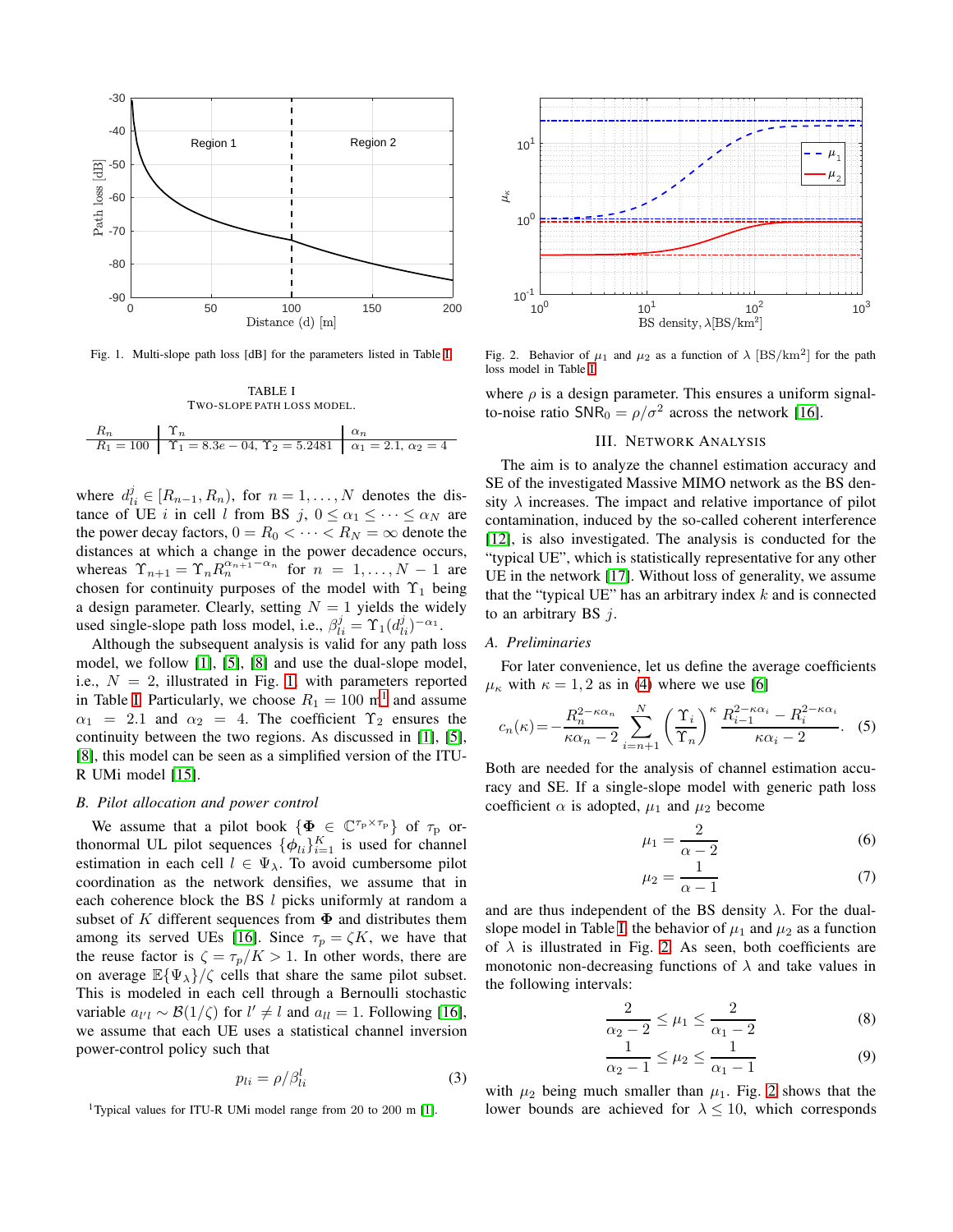<span id="page-2-0"></span>
$$
\mu_{\kappa} = 2\sum_{n=1}^{N} \frac{\Gamma\left(2; \pi\lambda R_{n-1}^2\right) - \Gamma\left(2; \pi\lambda R_{n}^2\right)}{\kappa \alpha_n - 2} + \frac{2c_n(\kappa)}{(\pi\lambda)^{\frac{\kappa \alpha_n}{2} - 1}} \left(\Gamma\left(1 + \frac{\kappa \alpha_n}{2}; \pi\lambda R_{n-1}^2\right) - \Gamma\left(1 + \frac{\kappa \alpha_n}{2}; \pi\lambda R_{n}^2\right)\right), \ \kappa = 1, 2 \quad (4)
$$

to a low dense network wherein the probability for a UE to be in the second region of Fig. [1](#page-1-1) is relatively high. The upper bounds are achieved for an ultra dense network with  $\lambda \geq 10^2$ . In this case, the UEs operate mostly in the first region. For  $10 \le \lambda \le 10^2$ ,  $\mu_1$  and  $\mu_2$  increase monotonically and this basically accounts for scenarios that are a mixture of the two propagation conditions. Notice that the same trend is observed with a general N-slope path loss model. In this case, however, there are N ranges of values of  $\lambda$  wherein the coefficients  $\mu_1$  and  $\mu_2$  are equal to  $\mu_1 = \frac{2}{\alpha_n - 2}$  and  $\mu_2 = \frac{1}{\alpha_n - 1}$ for  $n = 1, \ldots, N$ .

## *B. Channel estimation*

We call  $\mathbf{Y}^j \in \mathbb{C}^{M \times \tau_p}$  the signal received at BS j during UL pilot transmission. The vector  $y_{jk}^j = Y^j \phi_{jk}^*$  takes the form:

$$
\mathbf{y}_{jk}^j = \sqrt{\frac{\rho_{\text{tr}}}{\beta_{jk}^j}} \mathbf{h}_{jk}^j + \sum_{l \in \Psi_{\lambda} \setminus \{j\}} a_{lj} \sqrt{\frac{\rho_{\text{tr}}}{\beta_{li}^l}} \mathbf{h}_{lk}^j + \mathbf{n}_{jkj} \qquad (10)
$$

where  $\mathbf{n}_{jkj}^{\mathrm{p}} \sim \mathcal{N}_{\mathbb{C}}(\mathbf{0}, \sigma^2 \mathbf{I}_M)$  and  $\rho_{\mathrm{tr}}$  is a design parameter. The minimum mean-squared error (MMSE) estimate of  $h_{jk}^{j}$ based on  $y_{jk}^j$  is [\[12,](#page-4-11) Sec. 3.2 ]

$$
\widehat{\mathbf{h}}_{jk}^{j} = \gamma_{jk}^{j} \frac{1}{\sqrt{\beta_{jk}^{j} \tau_{p} \rho_{\text{tr}}}} \mathbf{y}_{jk}^{j} \sim \mathcal{N}_{\mathbb{C}}(\mathbf{0}, \gamma_{jk}^{j} \mathbf{I}_{M})
$$
(11)

with

$$
\gamma_{jk}^j = \beta_{jk}^j \left( 1 + \sum_{l \in \Psi_\lambda \setminus \{j\}} a_{lj} \frac{\beta_{lk}^j}{\beta_{lk}^l} + \frac{1}{\tau_p} \frac{1}{\mathsf{SNR}_0} \right)^{-1} . \tag{12}
$$

The average NMSE is given by

NMSE 
$$
\triangleq
$$
  $\mathbb{E}_{\{\mathbf{d},\mathbf{a}\}} \left\{ \frac{\mathbb{E}_{\{\mathbf{h}\}} \{ \|\mathbf{h}_{jk}^j - \hat{\mathbf{h}}_{jk}^j \|^2 \}}{\mathbb{E}_{\{\mathbf{h}\}} \{ \|\mathbf{h}_{jk}^j \|^2 \}} \right\}$   
=  $1 - \mathbb{E}_{\{\mathbf{d}\}} \left\{ \frac{1}{\beta_{jk}^j} \mathbb{E}_{\{\mathbf{a}\}} \left\{ \gamma_{jk}^j \right\} \right\}$  (13)

as it follows by taking the expectation with respect to the channel distributions. The following result is thus obtained.

<span id="page-2-1"></span>Corollary 1 (Average NMSE). *The average NMSE can be upper bounded as:*

$$
NMSE \leq \overline{NMSE} = 1 - 1/A(\mu_1) \tag{14}
$$

*with*

$$
A(\mu_1) = 1 + \frac{\mu_1}{\zeta} + \frac{1}{\zeta K} \frac{1}{\mathsf{SNR}_0}.
$$
 (15)

*Proof:* The proof follows from [\[6,](#page-4-5) Appendix A].

Corollary [1](#page-2-1) shows that on average the NMSE is affected by pilot-sharing UEs through  $\mu_1/\zeta$ . Therefore, it reduces as



<span id="page-2-2"></span>Fig. 3. **NMSE** as a function of  $\lambda$  [BS/km<sup>2</sup>] for the path loss model in Table [I](#page-1-0) for  $\zeta = \{1, 2, 4\}$  and  $\mathsf{SNR}_0 = 5$  dB.

the pilot reuse factor  $\zeta$  decreases and/or the BS density  $\lambda$ increases, which is due to the monotonicity of  $\mu_1$  with respect to  $\lambda$ . This is exemplified in Fig. [3](#page-2-2) where NMSE is plotted as a function  $\lambda$  for  $\zeta \in \{1, 2, 4\}$  and  $\text{SNR}_0 = 5$  dB. As seen, NMSE is lower and upper bounded and takes values in the interval:

$$
1 - \frac{1}{A\left(\frac{2}{\alpha_2 - 2}\right)} \le \overline{\text{NMSE}} \le 1 - \frac{1}{A\left(\frac{2}{\alpha_1 - 2}\right)}\tag{18}
$$

where  $A\left(\frac{2}{\alpha_2-2}\right)$  and  $A\left(\frac{2}{\alpha_1-2}\right)$  are obtained after substituting the limits of  $\mu_1$  given by [\(8\)](#page-1-4) into [\(15\)](#page-2-3). The NMSE is less than 0.6 for any  $\zeta$  when  $\lambda \le 10$ , i.e., a low dense network, but it increases fast as  $\lambda$  grows. In an ultra dense regime with  $\lambda \geq 10^2$ , e.g., it is higher than 0.8. Particularly, it approaches 0.95 with  $\zeta = 1$ . As shown later, this will have a strong negative impact on the SE. We notice also that increasing  $\zeta$ brings less benefits (in terms of estimation accuracy) as  $\lambda$ becomes large. This is because the cell size decreases with  $\lambda$  and thus reducing the interference of pilot-sharing UEs by increasing their average distance has little impact as the network becomes denser and denser. Interestingly, NMSE is very sensitive to densification in the interval  $10 \le \lambda \le 10^2$ . This implies that any additional BS in this regime comes with a higher cost (in terms of channel estimation accuracy) with respect to both cases  $\lambda \leq 10$  and  $\lambda \geq 10^2$ .

# *C. Spectral Efficiency*

<span id="page-2-3"></span>We denote by  $\mathbf{v}_{jk} \in \mathbb{C}^{M}$  the receive combining vector associated with UE k in cell j. Two popular choices for  $v_{jk}$ are MR and ZF [\[11\]](#page-4-10):

$$
\mathbf{V}_{j} \triangleq [\mathbf{v}_{j1} \dots \mathbf{v}_{jK}] = \begin{cases} \hat{\mathbf{H}}_{j}^{j} \\ \hat{\mathbf{H}}_{j}^{j} \left( (\hat{\mathbf{H}}_{j}^{j})^{\text{H}} \hat{\mathbf{H}}_{j}^{j} \right)^{-1} \text{ with } \text{I} \text{R} \\ \hat{\mathbf{H}}_{j}^{j} \left( (\hat{\mathbf{H}}_{j}^{j})^{\text{H}} \hat{\mathbf{H}}_{j}^{j} \right)^{-1} \text{ with } \text{ZF} \end{cases} (19)
$$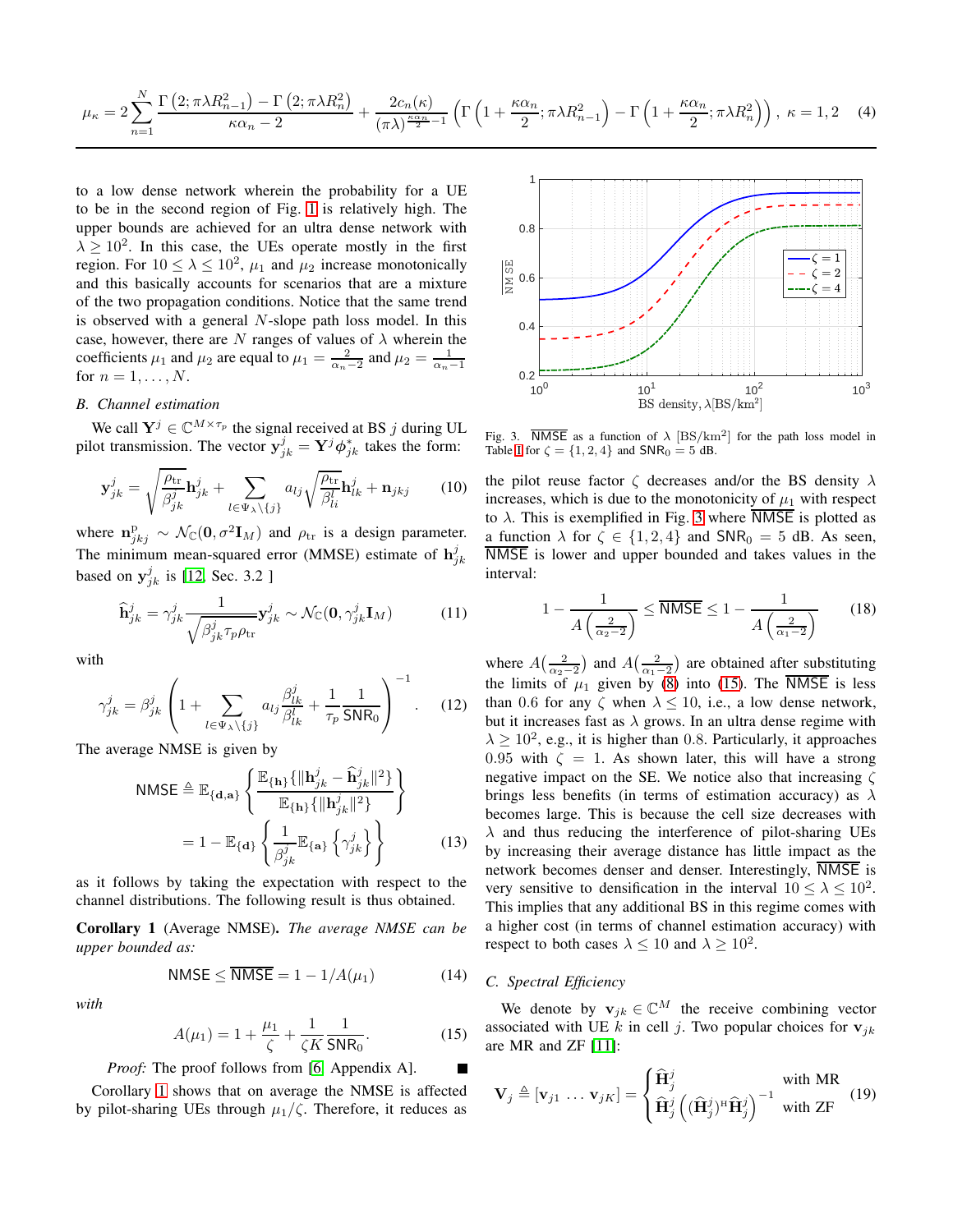$$
\gamma^{\text{MR}} = \frac{1}{\frac{A(\mu_1)}{\text{MSNR}_0} + \frac{K}{\frac{M}{M}}A(\mu_1)} + \frac{K}{\frac{M}{M}}\left(A(\mu_1)\mu_1 + \frac{\mu_2}{\zeta}\right) + \frac{\mu_2}{\zeta}}
$$
(16)  

$$
\gamma^{\text{ZF}} = \frac{A(\mu_1)}{\frac{(M-K)\text{SNR}_0}{\text{Noise}}} + \frac{K}{\frac{M-K}{M-K}}\left(A(\mu_1) - 1\right) + \frac{K}{\frac{M-K}{M-K}}A(\mu_1)\mu_1 + \frac{\mu_2}{\zeta}}
$$
(17)  
Notice  
Intra-cell Interference  
Interference  
Intercell Interference  
Intercell Interference

with  $\widehat{\mathbf{H}}_j^j = [\widehat{\mathbf{h}}_{j1}^j \dots \widehat{\mathbf{h}}_{jK}^j] \in \mathbb{C}^{M \times K}$  containing the estimates of intra-cell channels in cell  $j$ . In a multicell Massive MIMO network with imperfect knowledge of the channel, they are both suboptimal [\[12\]](#page-4-11), but widely applied in the literature because of their analytical tractability through the use-andthen-forget (UatF) bound for SE [\[11\]](#page-4-10). For the investigated network, the following result is obtained.

<span id="page-3-2"></span>Lemma 1 (Average ergodic SE [\[6\]](#page-4-5)). *If MMSE channel estimates are used and the UL powers are chosen as in* [\(3\)](#page-1-5)*, a lower bound on the UL average ergodic channel capacity is:*

$$
\underline{\mathsf{SE}} = \left(1 - \frac{K\zeta}{\tau_c}\right) \log_2(1+\gamma) \tag{20}
$$

*where*  $\gamma$  *is given by* [\(16\)](#page-3-0) *and* [\(17\)](#page-3-1) *for MR and ZF, respectively.* 

One can make interesting observations from Lemma [1.](#page-3-2) With both schemes, the interference is decomposed into intracell and inter-cell interference. The first one accounts for the interference generated by the UEs located in the Poisson-Voronoi region of the serving BS, while the second one is due to all the other UEs. As seen, both terms reduce linearly with M if MR is used while they reduce with  $M - K$  when ZF is employed.<sup>[2](#page-3-3)</sup> This is because ZF sacrifices  $K$  spatial dimensions to suppress intra-cell interference. The same happens for the noise contribution. Moreover, we notice that both noise and (intra- and inter-) interference depend also on  $A(\mu_1)$ , which is due to the imperfect knowledge of the channel; see Corollary [1.](#page-2-1) Since  $A(\mu_1)$  increases linearly with  $\mu_1$ , both noise and interference grow as  $\lambda$  increases. The inter-cell interference term increases at an even faster rate with  $\lambda$  since it is a function of  $A(\mu_1)\mu_1$ . The last term  $\mu_2/\zeta$  in [\(16\)](#page-3-0) and [\(17\)](#page-3-1) accounts for pilot contamination since it is independent of the antenna-UE ratio  $M/K$  [\[12\]](#page-4-11). Interestingly, it is the same for both schemes. The following corollary is easily obtained.

<span id="page-3-7"></span>**Corollary 2.** When  $M \to \infty$ ,  $\gamma^{\text{ZF}} = \gamma^{\text{MR}} \asymp \gamma_{M \to \infty}$  with  $\gamma_{M\to\infty} = \zeta/\mu_2$  *and the ultimately achievable rate is* 

$$
R_{M\to\infty} = \left(1 - \frac{\zeta K}{\tau_c}\right) \log_2\left(1 + \frac{\zeta}{\mu_2}\right). \tag{21}
$$

As shown in Fig. [2,](#page-1-3)  $\mu_2$  is much smaller than  $\mu_1$  for any  $\lambda$ . This implies that interference in [\(16\)](#page-3-0) and [\(17\)](#page-3-1) is likely the

<span id="page-3-1"></span><span id="page-3-0"></span>

<span id="page-3-5"></span><span id="page-3-4"></span>Fig. 4. Antenna-UE ratio  $M/K$  needed for the interference to equal pilot contamination as a function of  $\lambda$ . The dual-slope path loss model in Table [I](#page-1-0) is adopted. Also,  $\zeta = \{1, 4\}$  and  $K = 10$ .

dominating term of  $\gamma$ . To provide evidence of this, Fig. [4](#page-3-4) illustrates the antenna-UE ratio  $M/K$  for which the interference and pilot contamination in [\(16\)](#page-3-0) and [\(17\)](#page-3-1) are equal to each other. The curves are plotted as a function of  $\lambda$  for  $\zeta \in \{1, 4\}$ and must be understood in the sense that in the region above each one pilot contamination is higher than interference. As expected, for any  $\lambda$  the pilot contamination region with MR is smaller than that with ZF. This is because unlike MR, ZF mitigates the effect of intra-cell interference. The gap decreases as  $\lambda$  increases since inter-cell interference becomes more relevant. Remarkably, we observe that for practical values of  $M/K$  in the range interval  $4 \leq M/K \leq 10$  [\[12\]](#page-4-11), we never fall into the pilot contamination region regardless of  $\lambda$ and  $\zeta$ . If large values are considered, i.e.,  $10 \leq M/K \leq 100$ , interference always dominates pilot contamination for  $\lambda \geq 50$ . More generally, the results of Fig. [4](#page-3-4) show that in dense and ultra-dense Massive MIMO networks interference is the major impairment. Pilot contamination becomes relevant only for impractical values of  $M/K$ .

<span id="page-3-6"></span>To quantify the UL SE, Fig. [5](#page-4-17) plots the lower bound in [\(20\)](#page-3-5) versus  $\lambda$  with MR and ZF. Both schemes use the optimal pilot reuse factor, obtained by exhaustive search. We consider the practical value  $M/K = 10$  but also  $M/K = 50$ . This latter case is used to evaluate the gap with the ultimately achievable rate in [\(21\)](#page-3-6), which is also reported in Fig. [5.](#page-4-17) The asymptotically optimal pilot reuse factor is computed from Corollary [2](#page-3-7) as follows.

**Corollary 3.** *When*  $M \to \infty$ *, the optimal pilot reuse factor*  $\zeta$ 

<span id="page-3-3"></span> $2$ This is why the sum of the two is generally referred to as non-coherent interference [\[12\]](#page-4-11).